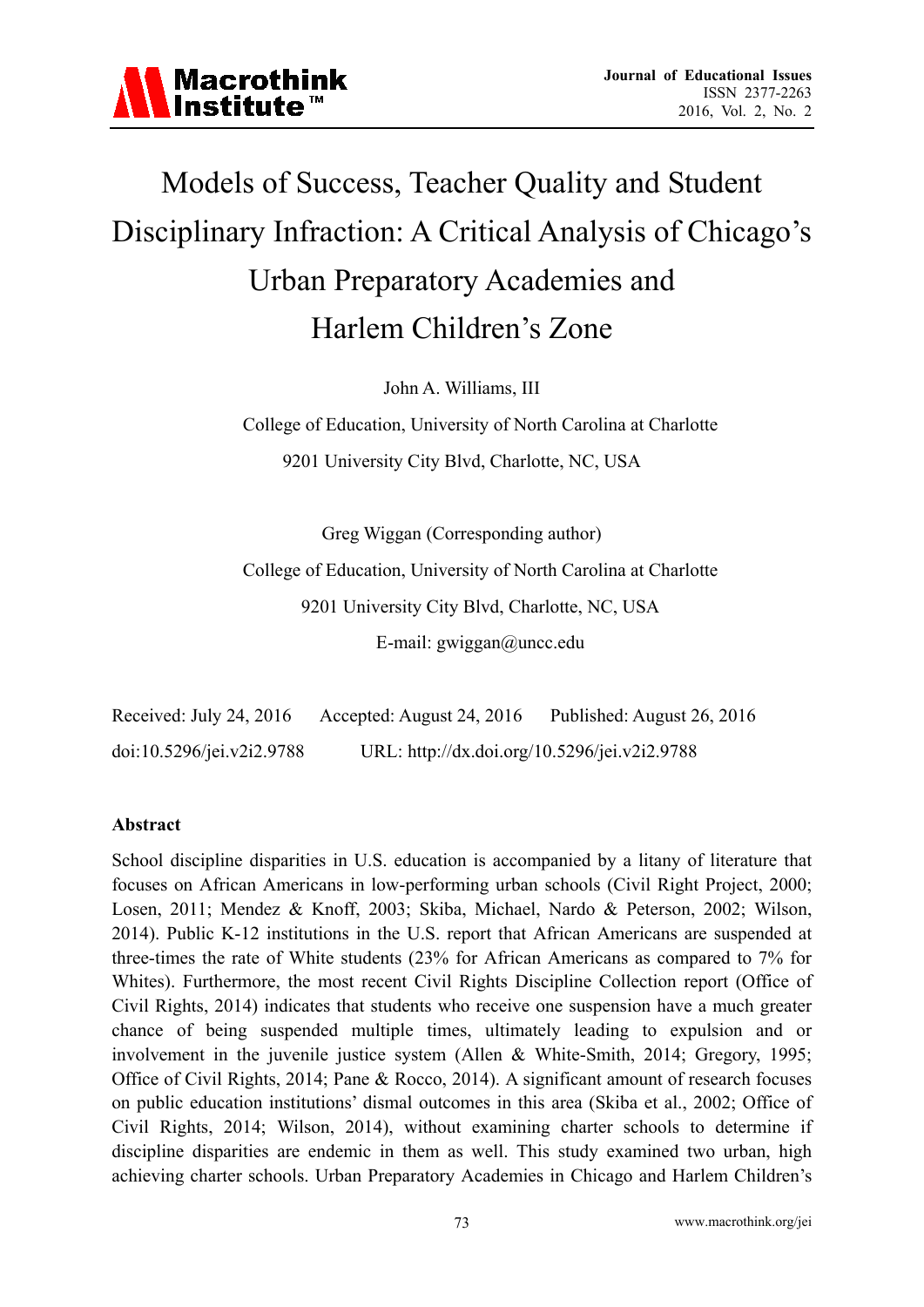

Zone in New York. The school characteristics are assessed through critical race theory to better understand the relationship between teacher quality and student discipline. The findings of the study indicate that while both schools had similar student demographics, lower rates of discipline infractions were reported in the individual campuses that employed a higher number of qualified teachers. These findings have implications for teacher preparation and urban education.

**Keywords:** Urban education, Race and education, Critical race theory, Qualified teachers, Charter schools, School discipline, Student achievement, Certified teacher

#### **1. Introduction**

African American achievement has been one of the most pressing issues and concerns for urban school scholars since the Reconstruction period, the time when access was being formally institutionalized (Armor, 1992; Bohrnstedt, Kitmitto, Ogut, Sherman, & Chan, 2015; Campbell-Whatley & Comer, 2000). Since then, minority student achievements in P-12 institutions have been linked to higher education attainment, social mobility, and financial stability (Hardaway & McLoyd, 2009). In K-12 public schools, quality of education and zero tolerance discipline policies are a significant barrier to the long-term opportunities afforded to African Americans. Zero tolerance policies are more or less school or district mandates that apply strict penalties even for minor infractions. Across the nation, African American students are disproportionately disciplined at alarming rates. In the 2011-2012 school year, 42% of African American students received an out-of-school suspension, and 28% of Whites received the same punishment (Office of Civil Rights, 2014). It is important to note that African Americans make up only 16% of the nation's public school enrollment, but are 3 times more likely to be suspended or expelled from school for committing the same infractions as their White counterparts. The Office of Civil Rights Discipline Snapshot report (2016) for the 2013-2014 academic year indicates that discipline disparity continues to grow, with African American students being 3.8 times more likely to receive out-of-school suspensions for the same infractions as their White peers.

As discipline practices limit academic opportunities for African American students, the impact extends beyond the classroom. Subjective discipline infractions can place labels on students and negatively impact their ability to maintain positive relationships with teachers and peers. Furthermore, the labels place students at greater risk of becoming truant and or delinquent, which then slips them into the crosshairs of the juvenile justice system (Skiba et al., 2002; Wilson, 2014). Generally, juveniles who have any type of negative interaction with the juvenile justice system are at greater risk of entering the adult penal system when they come of age (Pane & Rocco, 2014). As a historical and current trend, the percentage of African Americans who are suspended from school mirrors the percentage who are incarcerated (42% of African American students were suspended out-of-school, and 35% were incarcerated in 2012) (Pane & Rocco, 2014), solidifying the phrase that for African Americans, school is a pipeline to the U.S. prison industrial complex (Pane & Rocco, 2014; Raible & Irizarry, 2010).

The research on school discipline and the disparities among African Americans is robust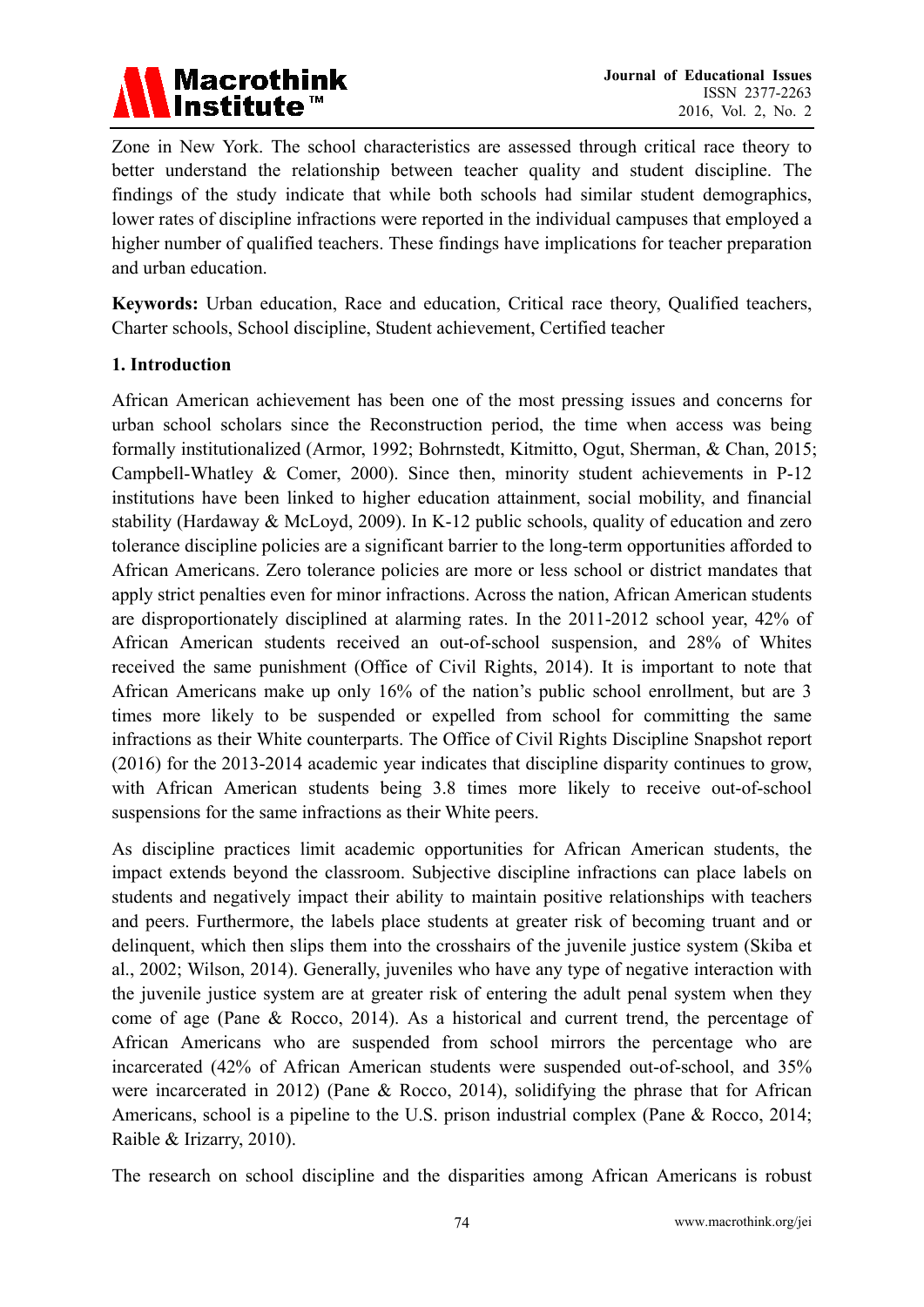

(Harlow, 2003; Kupchick, 2012; Office of Civil Rights, 2014; Raible & Irizarry, 2010; Skiba, Peterson, & Williams, 1997). On a systematic level, African American student achievement cannot be attained if disproportionate exclusionary discipline practices persist. In examining these issues, it is necessary to explore alternative schooling models, as research on traditional public schools has not produced examples of high achieving, low discipline urban schools. To gain insight into solutions, this study explored two successful charter schools, Harlem Children's Zone (HCZ) in Harlem, New York, and the Urban Preparatory Academies (UPA) in Chicago, Illinois. HCZ consistently outperforms most public schools in New York City in mathematics and English (Whitehurst & Croft, 2010). Additionally, 90% or more of its graduates are admitted into a college or university. In contrast to HCZ, Harlem public schools are marked by high suspensions, expulsions, dropouts, and low student achievement (NY Department of Education, 2016). In the surrounding district, schools with low socioeconomic status students typically have fewer certified teachers and lower academic performance. In 2010, HCZ's success as a holistic academic achievement model helped usher in federal funding to create charter schools in 20 additional cities across the country with the aim of replicating HCZ's success (Miller, Gibson, Balslev, & Scanlan, 2012; Whitehurst & Croft, 2010). Similarly, in Chicago, UPA's performance surpasses local public schools. Since the 1988 Chicago School Reform Act was passed to reform educational efforts for high academic achievement, Chicago Public Schools is consistently in the national news for restructuring and closing a number of poorly performing schools (Sirer, Maroulis, Guimera, Wilensky, & Amaral, 2015). Chicago public school district is among the nation's most challenged schools where dropouts and low performance are ongoing concerns (Illinois Report Card, 2015). From its inception in 2006, UPA is the only charter school in the nation that is comprised solely of African American males, and whose college acceptance rate of eligible seniors is 100% (Finley, 2016). This success is unseen in any urban or minority public school. As noted, there are a few charter schools that are among the highest performing schools, public or charter, in the nation. A charter school can be defined as an independently operated public school that is created by teachers, parents, community groups, and in some cases, private organizations (National Alliance for Public Charter Schools, 2013). These schools are intentionally created to be autonomous from the traditional public school model because they are established and maintained through a charter, a document that governs and states each school's vision and purpose. Charter schools typically have more autonomy to develop curricula and school policy, as well as to tailor pedagogy to meet students' needs. However, they must still meet state mandates and standards. Enrollment in charter schools is voluntary, meaning that anyone can apply and be accepted into a school. However, if the number of applicants exceeds the capacity of the school, then a lottery selection process is employed. While this is not an endorsement of the charter school movement where there are many poor performing schools and privatization is a major issue in some states, each of the aforementioned schools have a proven track record of nurturing high achievement among African American students from underserved communities, where traditional public schools have failed.

HCZ and UPA are located in densely populated urban environments, and as Milner (2012) notes, each surrounding community qualifies as an urban inner city with a population of over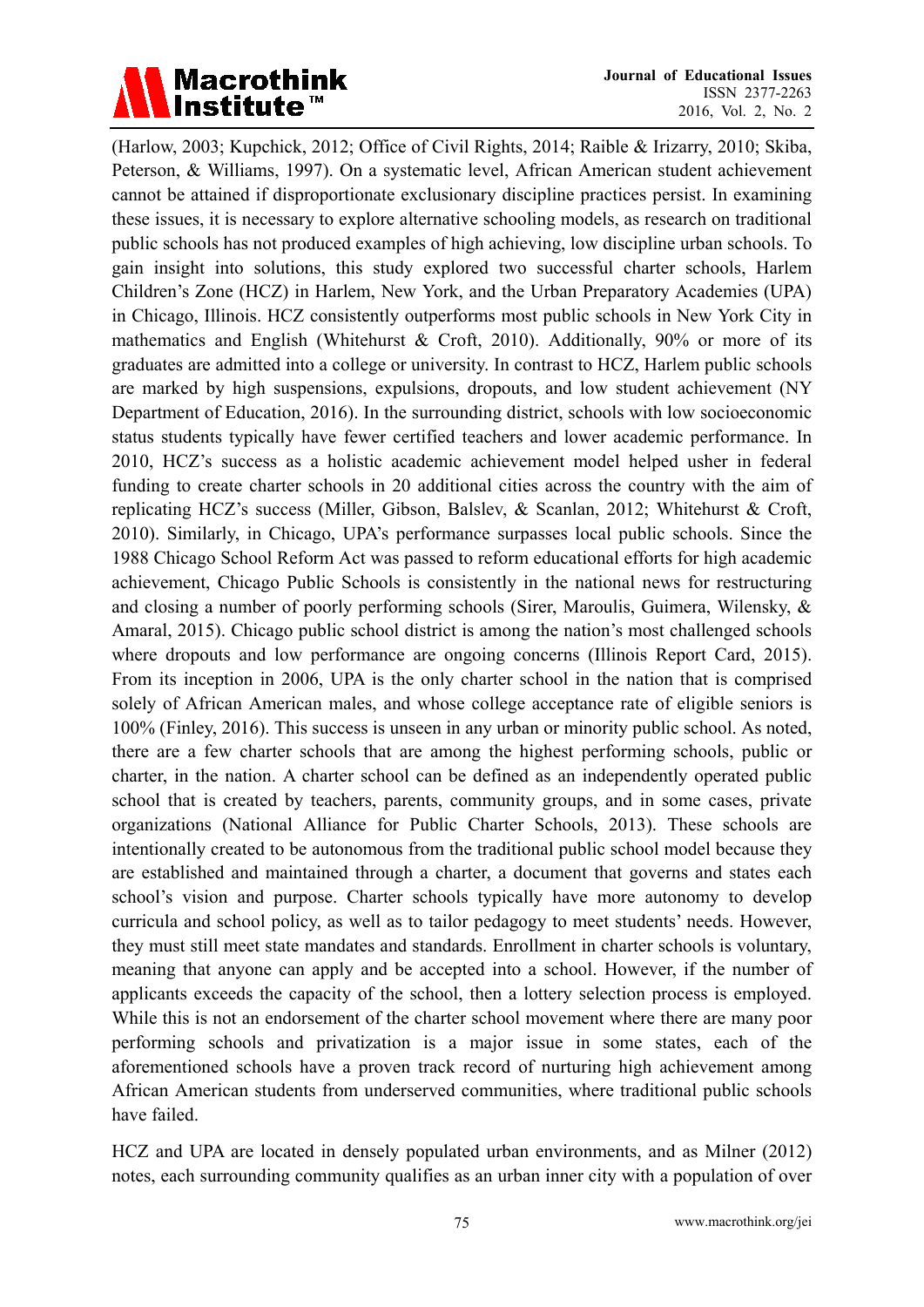

one million and having characteristics unique to urban environments such as high poverty, high crime, and low educational attainment. Each charter school was selected because of its academic achievement and its production of college ready students. These accomplishments support proponents' arguments that successful charter schools are a better fit for African Americans than traditional public schools based on their capability to provid smaller class sizes, a larger selection of highly qualified teachers (fully state certified and holds a degree in the content area), and rigorous course offerings (Fusarelli, 2002). Academic achievement is consistently marked as an indicator of school success, but what role does discipline play in the success or failure of African American achievement in high performing schools?

Discipline for many urban charter schools, including HCZ and UPA, follow a "no-excuses" model, which is different than traditional public schools' zero tolerance model (Golann, 2015). The no-excuses discipline model follows an approach that employs strict adherence of school-wide expectations by students in an effort that allows teachers to intently focus on providing meaningful and supportive instruction from a culturally responsive perspective (Dobbie & Fryer, 2011; Ladson-Billings, 1994, 2006; Whitman, 2008). Whereas zero tolerance policies remove students from classrooms regardless of the effect the removal has on students and the school itself, the no-excuses model focuses on creating a school culture that promotes excellence and high expectations (Lake, Bowen, Demeritt, McCullough, Haimson, & Gill, 2012).

With charter schools employing a different discipline model that embraces notions of community, support, and high expectations, this paper sought to address following research question:

How does the teacher quality at Harlem's Children Zone and Urban Preparatory Academies impact school discipline?

Before answering this question, a brief historical overview of both schools (HCZ and UPA) is provided, followed by a review of literature on urban charter schools. Subsequent to the literature review is the explanation of the method used in the analysis of the data on both schools. Finally, the paper concludes by using critical race theory in the discussion of the findings.

In the context of the study, a highly qualified teacher is defined as an individual who has full state certification in the content area; a minimum of a bachelor's degree gained from an accredited institution of higher education; and subject knowledge and teaching skills in reading, writing, mathematics, and other areas of curriculum and pedagogy as signaled by the successful completion of a rigorous state examination (NCLB, 2002; Schultz, 2014).

# **2. Harlem Children's Zone**

In 2004, Geoffrey Canada founded the Harlem Children's Zone (HCZ) and since that time it has been heralded as one of the top urban charter schools in the U.S., not only for its academic success but also for its community engagement (Tough, 2008). HCZ is comprised of two campuses, which shall be noted as HCZ I and HCZ II. While both schools follow the same model, HCZ I is a K-12 school and HCZ II is K-8. In his book, *Whatever It Takes*, Paul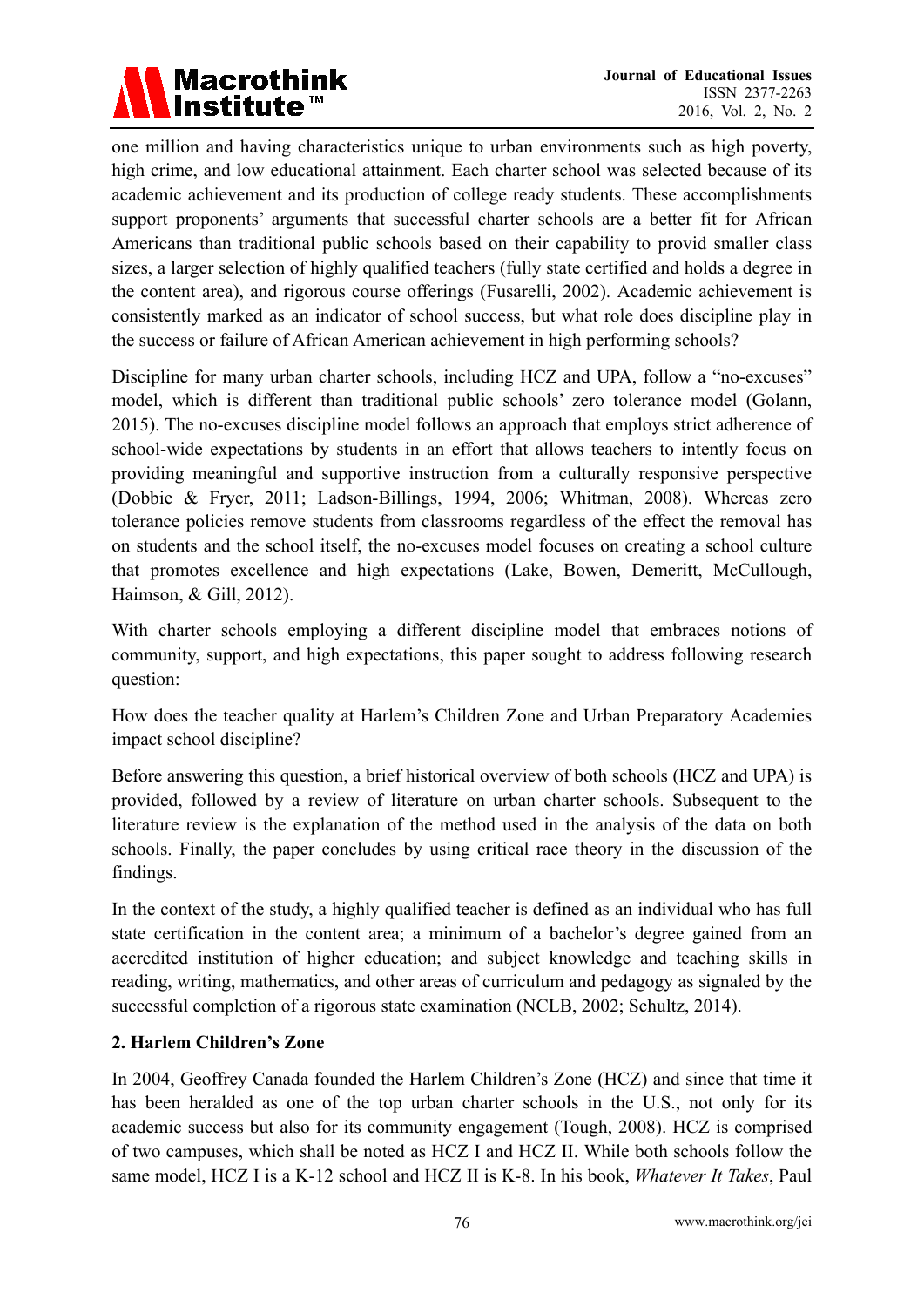

Tough (2008) chronicles the initial beginnings of HCZ and explains how it was birthed out of concepts and ideas from charter schools such as Knowledge is Power Program (KIPP), and the Head Start Program. It is important to note that HCZ models its "no-excuse" and holistic approach to student-parental involvement after KIPP and the Head Start Program. Wiggan, Scott, Watson, and Reynolds (2014) noted a number of current exemplary public charter schools, with HCZ being among them. They explain that students of the HCZ I (also known as the Promise Academy) consistently outperform their peers in traditional New York public schools. They score in the 98th percentile in mathematics, 84th in language arts, and 93% of the 9th-grade students pass the statewide Algebra exam (Wiggan et al., 2014, p. 81). In 2010, witnessing the first batch of students matriculate through their high school, HCZ graduated 100% of its eligible students, and all of those students applied and were accepted into a college or university (Tough, 2008; Wiggan et al., 2014). This is a level of success that is unheard of in any public school in the U.S. Additionally, African American students at HCZ I and II performed significantly better in mathematics than their peers in public schools and were better prepared to enter science, technology, engineering and mathematics (STEM) fields (CREDO, 2013).

# **3. Urban Preparatory Academies**

Comprised of three separate high school campuses, servicing only African American males, UPA's Tim King opened the first school in 2006, only two years after HCZ was launched. After the first academy was launched, King opened the Gulf Shore campus in 2009 and the Bronzeville campus in 2010. The new campuses were opened based on the success of the first campus. The academies are comprised of three campuses which are located in Chicago, Illinois. These campuses are the first charter schools in the U.S. that are entirely comprised of African American males. Furthermore, for the last seven years, UPA has graduated 100% of its students (King, 2011). In their model, King (2011) indicates that there is a strong emphasis on helping teachers to "understand" the economic, social, and racial circumstances students bring with them from their communities in Chicago, so that teachers can develop appropriate teaching strategies. Although similar to HCZ in its academic success with African Americans, the unique enrollment characteristics of UPA (being entirely comprised of African American males) could factor into any difference in discipline rates between the two charter schools, as African American males are more prone to subjective discipline practices than African American females (Office of Civil Rights, 2014).

HCZ and UPA have fostered a school culture (e.g., supportive, community, highly invested teacher force, etc.) that focuses on high academic achievement, while utilizing their model of no-excuses to help, rather than hinder students' growth and development.

#### **4. Literature Review**

#### *4.1 History of Charter Schools in Urban Settings*

In 2015, 42 states had charter schools which collectively instructed 2 million students nationally (Scott, 2015). Although the overall percentage of enrollment in charter schools is only 4% for the entire country, the concentration of these schools center around urban areas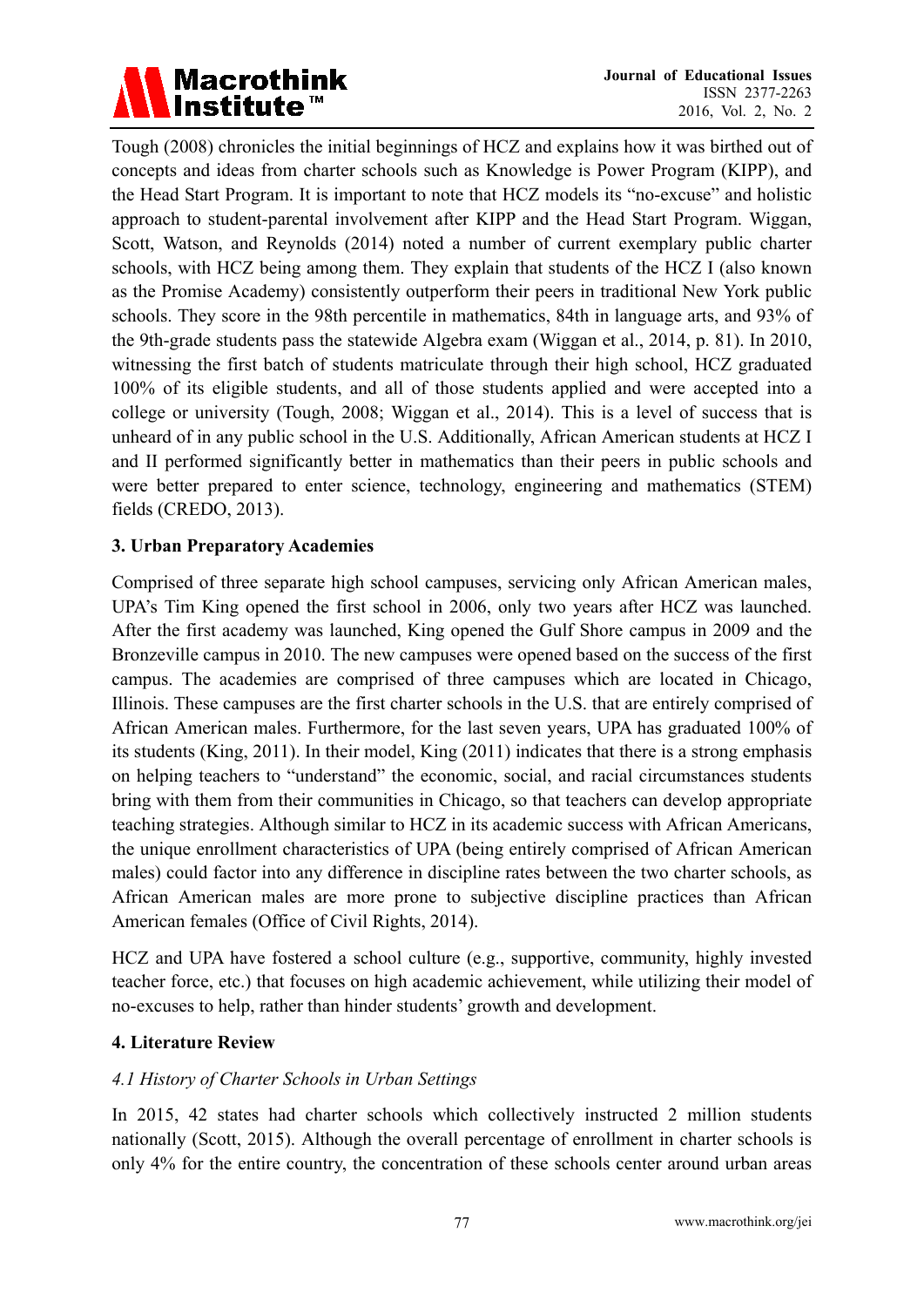

such as Louisiana, Washington D.C., Detroit, Chicago, and New York (National Alliance for Public Charter Schools, 2011). Charter schools were created in the 1990s in response to a failing state and federally controlled public education system (Vergari, 1999). These schools resemble public schools, as they receive partial funding from the state and federal government, however, they have more autonomy with regards to their curriculum, pedagogy, and discipline practices (Silverman, 2013). The influx of funding and support by community and business organization created an initial surge in the enrollment of charter schools in urban communities.

As of 2011, African American enrollment in charter schools has grown by 32% (National Alliance for Public Charter Schools, 2011) in part due to the promise of higher student achievement, smaller class sizes (Hoxby et al., 2009), the opportunity for students to be taught by qualified teachers, and potentially, more teachers of color (Stevens, Sorte, Stoelinga, & Bolz, 2008). Additionally, most urban charter schools boast that the strength in their curriculum lies with their commitment to infusing multiculturalism. Multiculturalism in education seeks to support various cultural perspectives within the curriculum (Banks & Banks, 2001). The level of sensitivity and awareness among teachers who promote multiculturalism is heightened and attuned to the needs and expectations of students whose backgrounds are diverse (Acquah & Commins, 2013). HCZ and UPA utilize multiculturalism to enhance the curriculum and student learning. It is no secret that African Americans in the U.S. education system fare worse than any other group of students (National Center for Educational Statistics, 2015). African American students are often the largest group of students in special education programs (Herzik, 2015), and the largest group of students who receive discipline referrals in the form of in-school suspensions, out-of-school suspensions, and expulsions (Office of Civil Rights, 2014). Furthermore, African American students are least likely to receive screening for placement in gifted or more rigorous Advanced Placement courses (Ford  $&$  King, 2014), which places them at a disadvantage when applying for post-secondary education opportunities. However, when enrolled in high performing charter schools, these same students experience great academic gains and even matriculate into a college or university. The Center for Research on Education Outcomes (CREDO) found that African Americans in high performing charters schools consistently outperformed their peers in public schools (CREDO, 2015). Additionally, this same report indicated that in mathematics and reading, charter schools performed significantly better than public schools because of the longer academic year calendar used in these schools (CREDO, 2015). The longer academic year is used to provide students with more instructional time, as well as to prevent regression in learning.

#### *4.2 Critics of Charter Schools*

Charter schools, regardless of their location and success, are not rightfully without their critics. Most of these criticisms center around enrollment, increased privatization through markets, in some cases lack of teacher quality, segregation, attrition, and mixed academic results (Buras, 2013; Golann, 2015; Hill & Lake, 2010; Vergari, 1999). Researchers argue that because of the high competitive selection process of urban charter schools, they are having an advantage over public schools because of their ability to hand pick students (Buras,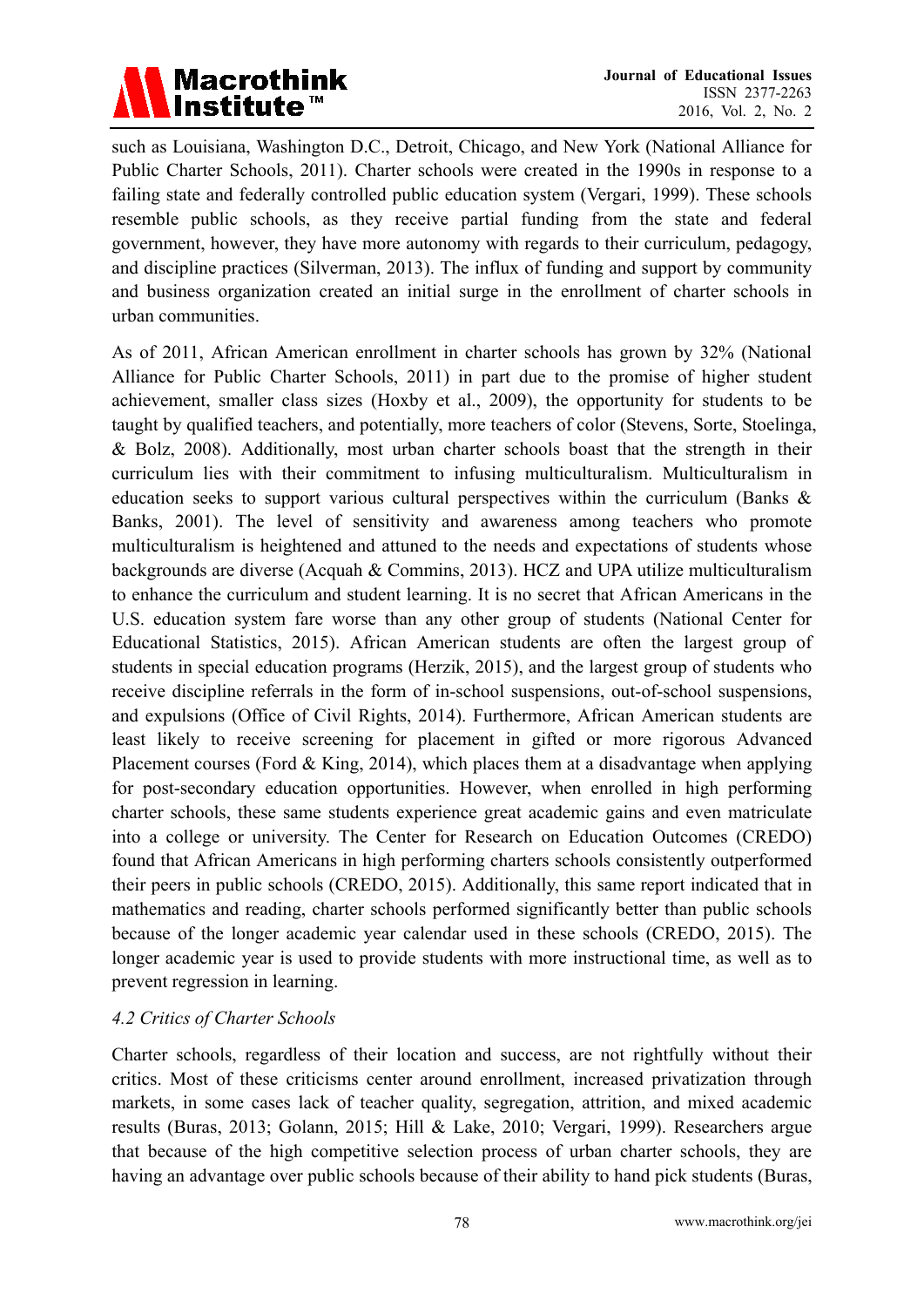

2013; Hill & Lake, 2010). Additionally, Vergari (1999) indicates that because of their ability to pick students, charter schools are able to benefit from having more involved parents and lower student to teacher ratios. Additionally, Orfield and Frankenberg (2012) argue that charter schools promote segregation within school districts and neighborhoods by isolating African Americans from the wider population of public school students. However, it is important to note that most public schools are also segregated, and in contrast, they (public schools) have very poor records of educating African American students.

The convergence of these concerns are what opponents see as charter school worries. Additionally, many charter schools have become privatized and they create systems for corporations to make profits (Buras, 2013). While this is indeed the case in cities like New Orleans and Los Angeles, charter schools are less than 4% of the nation's public schools. And while public schools have generally failed at educating African Americans, where low academic achievement, dropouts, and high out-of-school suspensions are commonplace, charter schools like HCZ and UPA are experiencing 100% graduation rates and more than 90% of their students are admitted into a college or university. These are success rates that public schools have never achieved. Thus, it is important to investigate the strategies of these high performing schools, which may have implications for public schools that struggle to educate African Americans.

None of the previously listed research on charter schools comes as an endorsement or condemnation of the charter school movement, as there are a number of poorly performing and low achieving urban charter schools that are part of the privatization movement. However, HCZ and UPA are successful models that serve students of color well. Both charter schools are the culmination of a counter-movement which found displeasure in traditional public schools, and for African American communities, it became an opportunity to singularly focus on school equity issues such as academic achievement and school discipline.

Much of the research on the effects of charter school discipline is limited, yet data on the overall disparities in discipline referrals of African Americans in traditional public schools is abundant. Thus, traditional public schools find themselves as vital launching points for the school-to-prison pipeline. This study sought to investigate the most recent public data on discipline from HCZ and UPA to better understand the similarities and differences between these two notable charter schools in terms of their teacher quality and discipline practices. A critical race theoretical framework is utilized to analyze the data on both schools.

# **5. Theoretical Framework**

# *5.1 Critical Race Theory*

Critical Race Theory (CRT) examines the sources of oppression in society with an emphasis on race relations (deMarrais & LeCompte, 1998). The examination of group domination in this context produces counter-narratives rooted in the experiences of African Americans. CRT became an official theory by way of the legal analysis of race and the importance of its position in the legal system, as well as in the creation of legislative policy in the U.S. (Bell, 1992). This theory remained isolated in the legal world until Ladson-Billings and Tate (1995)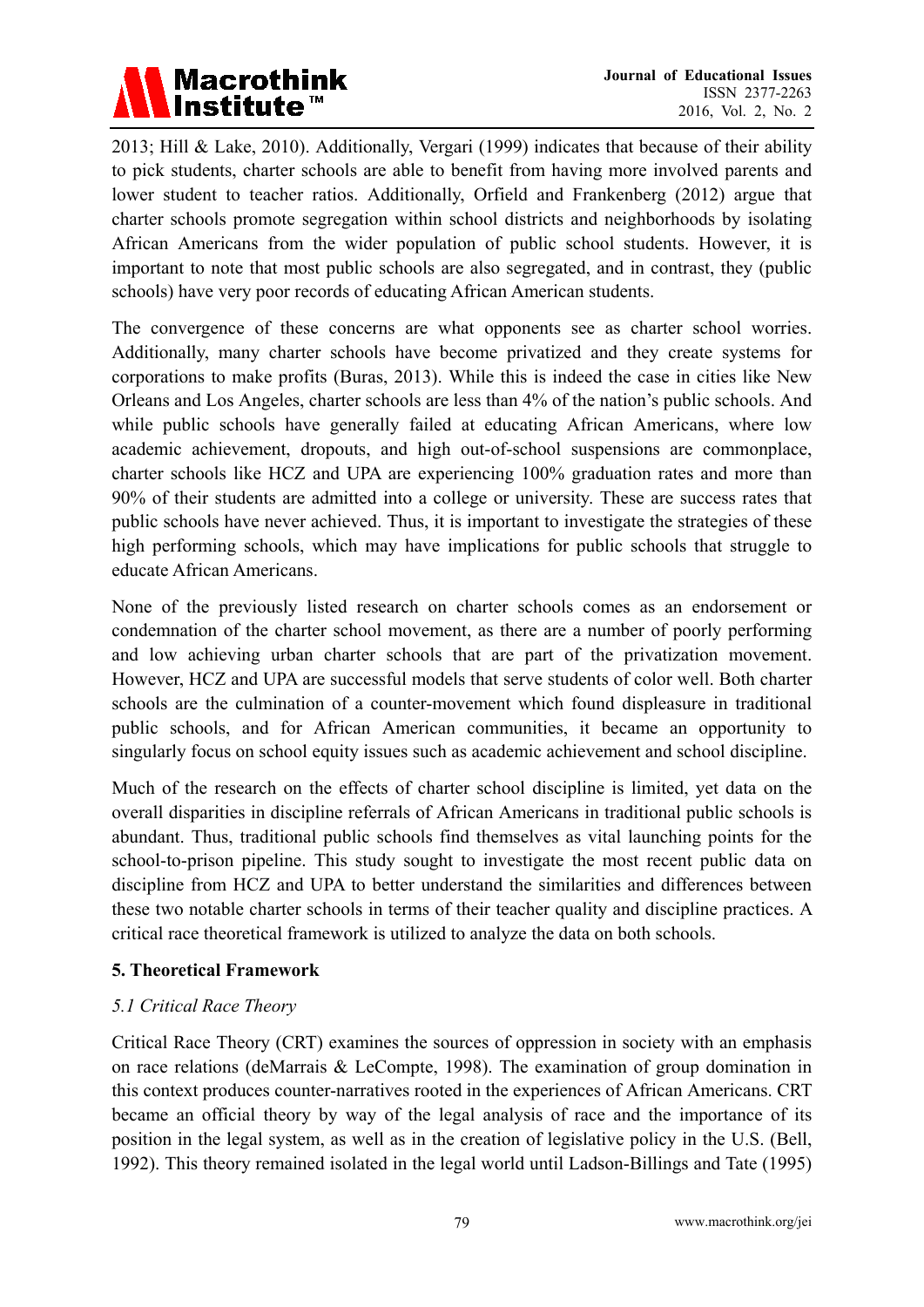

transferred its application to the institution of education. CRT postulates that race is a central issue in the U.S., and that transformations in the experiences of oppressed groups are vital for societal change to occur. Thus, from a CRT perspective, charter schools that are situated in urban settings must provide students from underserved backgrounds with opportunities to receive high quality instruction as a form of social justice (Huber, 2011; Ledsema & Calderon, 2015). In this sense, this study explored the relationship between teacher quality and school discipline, which from a CRT perspective, can help to explain and mediate disproportionate discipline practices in schools.

# **6. Method**

For this study, the most recent discipline data were retrieved from the Office of Civil Rights (2014) website for each school and campus. The data included the rate of suspensions and expulsions for the 2011-2012 school year. This study analyzed the number of in-school and out-of-school suspensions, and expulsions for that year.

As noted, in this study, each school is comprised of different campuses, with UPA having three high schools, and HCZ having a K-8 and a K-12 school. For the school profile characteristics, this study examined three features of each school which were: the percentage of highly qualified teachers employed, the number of  $1<sup>st</sup>$  and  $2<sup>nd</sup>$  year teachers (years of service), and student to teacher ratios. These three indicators were chosen because they impact the quality of instruction that students receive.

#### **7. Analysis**

| Characteristics                  | Englewood | Garfield | South Shore | HCZ I   | <b>HCZ II</b> |
|----------------------------------|-----------|----------|-------------|---------|---------------|
| 1st Year Teachers                | 20%       | 23.1%    | $17.7\%$    | $0.7\%$ | $3.6\%$       |
| 2nd Year Teachers                | 23.3%     | 26.9%    | 23.5%       | 38.2%   | 29.7%         |
| <b>Highly Qualified Teachers</b> | 60%       | 46.2%    | 88.2%       | 96.7%   | 94.1%         |
| Teacher to Student Ratio         | 1:17      | 1:14     | 1:17        | 1:05    | 1:08          |

Table 1. Teacher demographics for Urban Preparatory Academies and Harlem Children's Zone for 2011-2012 academic year

*Note*. Harlem Children's Zone (HCZ I and HCZ II). Urban Preparatory Academies (Englewood, Garfield, and South Shore). Retrieved from Office of Civil Rights website http://www2.ed.gov/about/offices/list/ocr/data.html

Between HCZ and UPA, the latter has the largest percentages of discipline infractions, with their Garfield location having the highest totals for in-school suspensions (134), out-of-school suspension (236), and expulsions (69). The Garfield location had more expulsions than HCZ,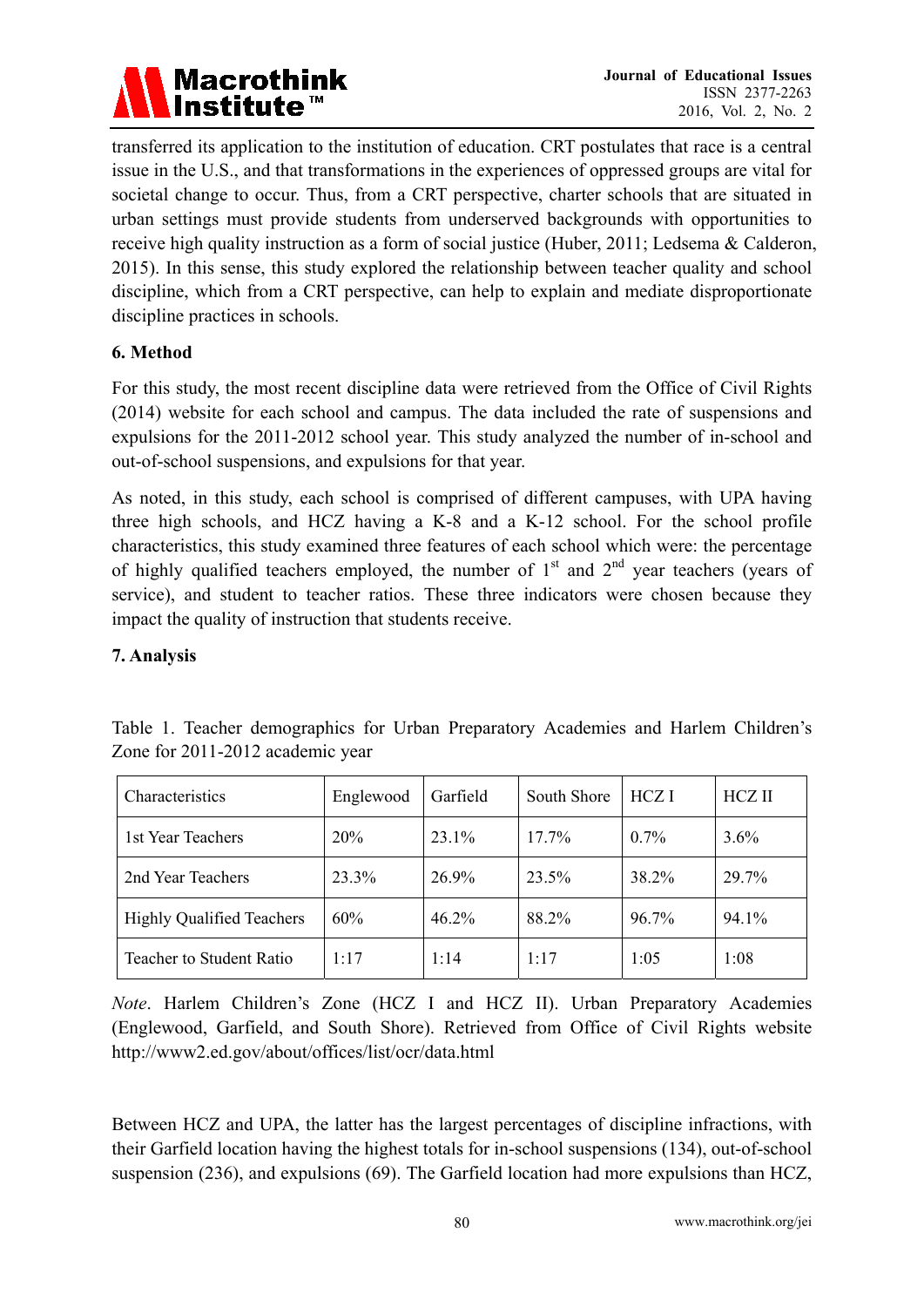

but again, there may be a gender effect as UPA is an all male school. Within UPA, the South Shore location had the lowest discipline totals and percentages between all their locations. HCZ II has the lowest numbers and percentages of discipline for each category, but their enrollment is the second largest among all campuses. School enrollment does have an effect on discipline. HCZ is comprised of two locations whereas UPA consists of three schools. HCZ's total African American enrollment is 1,514 students and UPA is 1,083 students. The number of students at UPA is smaller, however, the number and percentage of infraction exceeds HCZ which has a larger enrollment. Additionally, HCZ is a mixed gender school, whereas UPA is comprised only of African American males.

During the 2011-2012 academic year, African American males comprised 50% of the HCZ I and HCZ II total population, however, the data provided does not disaggregate between the number of male and female suspensions at HCZ. It is still likely that if those numbers were provided, males would also receive more disciplinary infractions there.

| Characteristics          | Englewood | Garfield | South Shore | HCZ I          | HCZ II   |
|--------------------------|-----------|----------|-------------|----------------|----------|
| Enrollment               | 467       | 351      | 264         | 956            | 558      |
| <b>ISS</b>               | 115       | 134      | 10          | 27             | 6        |
| <b>OSS</b>               | 222       | 236      | 30          | 26             | 6        |
| Expulsions               | 13        | 69       | 8           | $\overline{2}$ | $\theta$ |
| Students with 1 OSS      | 30%       | 22.4%    | 6.6%        | $1.2\%$        | 0.8%     |
| Students with with 1 ISS | 22.80%    | 39%      | 3.1%        | 1.5%           | 0.8%     |
| Students expelled        | 2.6%      | 4.1%     | 3.1%        | 0%             | 0%       |

Table 2. Discipline data for Urban Preparatory Academies and Harlem Children's Zone for 2011-2012 academic year

*Note*. Harlem Children's Zone = HCZ I and HCZ II locations. Urban Prep Academies = Englewood, Garfield, and South Shore locations.  $ISS = in-school$  suspensions,  $OSS =$ out-of-school suspensions. Retrieved from Office of Civil Rights website http://www2.ed. gov/about/offices/list/ocr/data.html

The data from HCZ and UPA indicates that HCZ has the lowest student to teacher ratios across all campuses and has the highest number of highly qualified teachers. This is measured by the number of teachers who have a bachelors and have passed their respective state certification exam (NCLB, 2002). In addition to leading these categories, HCZ also employs a lower number of  $1<sup>st</sup>$  year and  $2<sup>nd</sup>$  year teachers. This could be the case because there are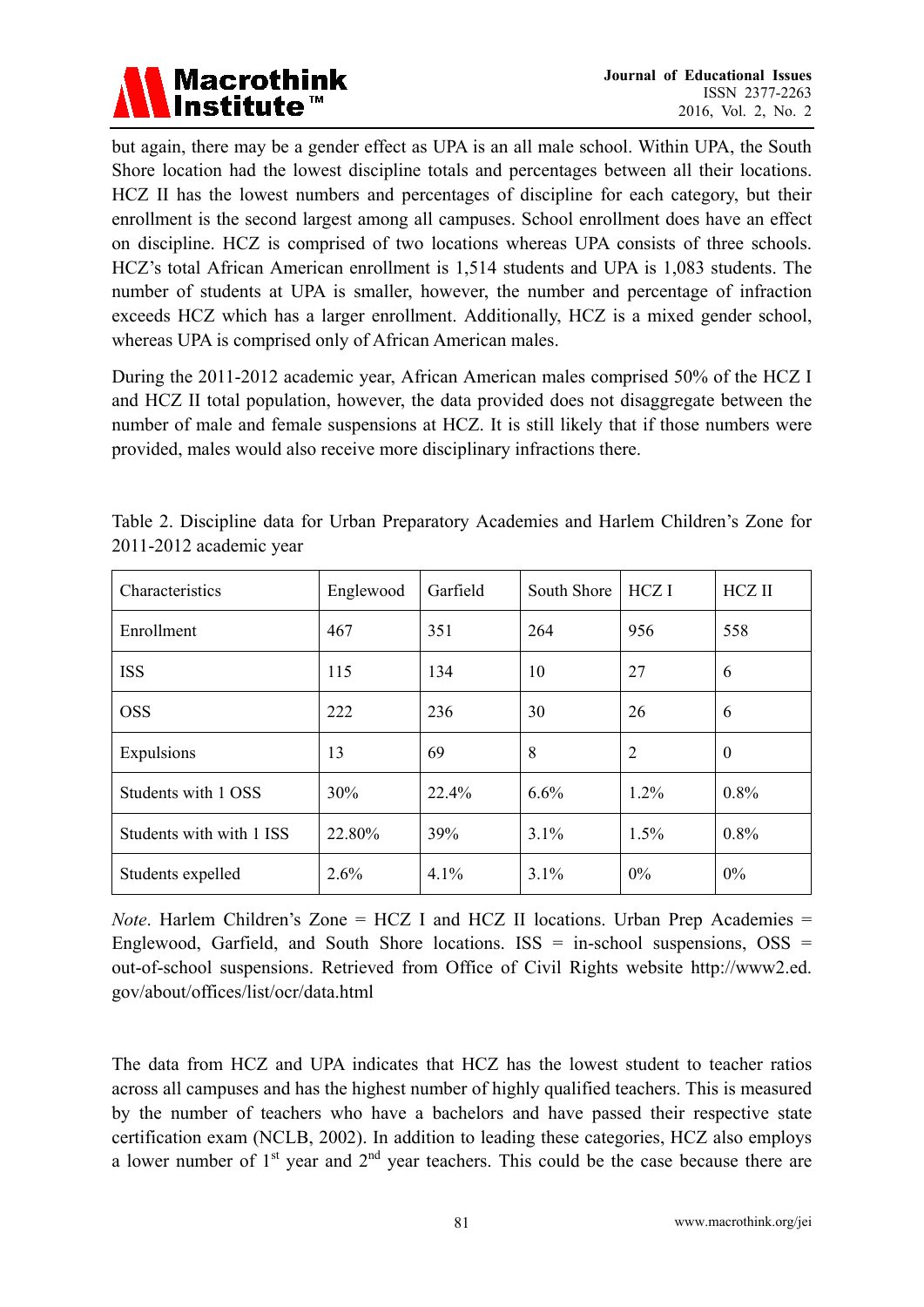# Macrothink<br>Institute™

many veteran teachers in the district who might be attracted to the school's size and its reputation. HCZ I's faculty consist of 38.9%  $1<sup>st</sup>$  or  $2<sup>nd</sup>$  year teachers while HCZ II is 33.3%. In contrast, UPA had between  $40\%$  and  $50\%$  1<sup>st</sup> year and  $2<sup>nd</sup>$  year teachers. Other than the South Shore school location, which has 88.2% of their teachers having met the standard of highly qualified, the Garfield and Englewood locations only had 46% and 60% of highly qualified teachers. Relatedly, student to teacher ratio is lowest at the HCZ sites and highest at UPA schools. The teacher student ratio can be attributed to the school's size and the general enrollment. From a CRT perspective, employing highly qualified teachers helps to address a chronic problem of African Americans access to quality education.

# **8. Discussion**

# *8.1 Teacher Quality and Teacher-to-Student Ratio*

This study aimed to address the teacher quality and discipline practices at UPA and HCZ. It was hypothesized that the academic success at HCZ and UPA was associated with lower levels of discipline infractions. The hypothesis was partially correct. HCZ displayed a low rate of suspension and expulsion, whereas UPA had the highest rates of suspensions and expulsions in two of their campuses (Englewood and Garfield). UPA's South Shore location had lower rates for suspensions and expulsions. The connection between all campuses (HCZ I and II, and UPA Gulf Shore, Englewood and Garfield locations) is that low rates of discipline was associated with campuses that had a higher number of qualified teachers. From a CRT perspective, employing a larger number of highly qualified teachers mediates against the racialized impact of uncertified teachers in urban and minority schools. Similarly, studies have attributed low student achievement to poor instruction via unqualified teachers (Ladson-Billings, 1994, 2006; Ladson-Billings, Lankford, Loeb, & Wyckoff, 2002; Palardy, 2015). As Ladson-Billings (1994) found, highly qualified teachers are culturally responsive teachers who value the knowledge and culture of their diverse learners (Ladson-Billings, 1994, 2006; Moseley, Bilica, Wandless, & Gdovin, 2014). Furthermore, when high quality teachers are employed, African American students benefit from having educators who are exposed to cultural counter-narratives and multicultural curricula (CAEP, 2013). From a CRT standpoint, the foundation for African American achievement begins with teachers who are content masters who are immersed in multiculturalism and are able to teach using principles of social justice. High academic achievement for African American students at HCZ starts with qualified teachers who are supported by the "no-excuse" model. The teachers are able to enforce high expectations because the class size allows them to teach based on relationships rather than strictly relying on discipline.

Relatedly, HCZ I and II each had the lowest teacher-to-student ratios (1:05 and 1:08). From a CRT perspective, HCZ smaller class sizes benefited the instruction as well as the student teacher relationships and the classroom culture.

# **9. Teaching Experience**

HCZ I and II employed the highest percentages of veteran teachers. Veteran in this context is defined as teachers with more than 2 years of cumulative teaching experience. This had a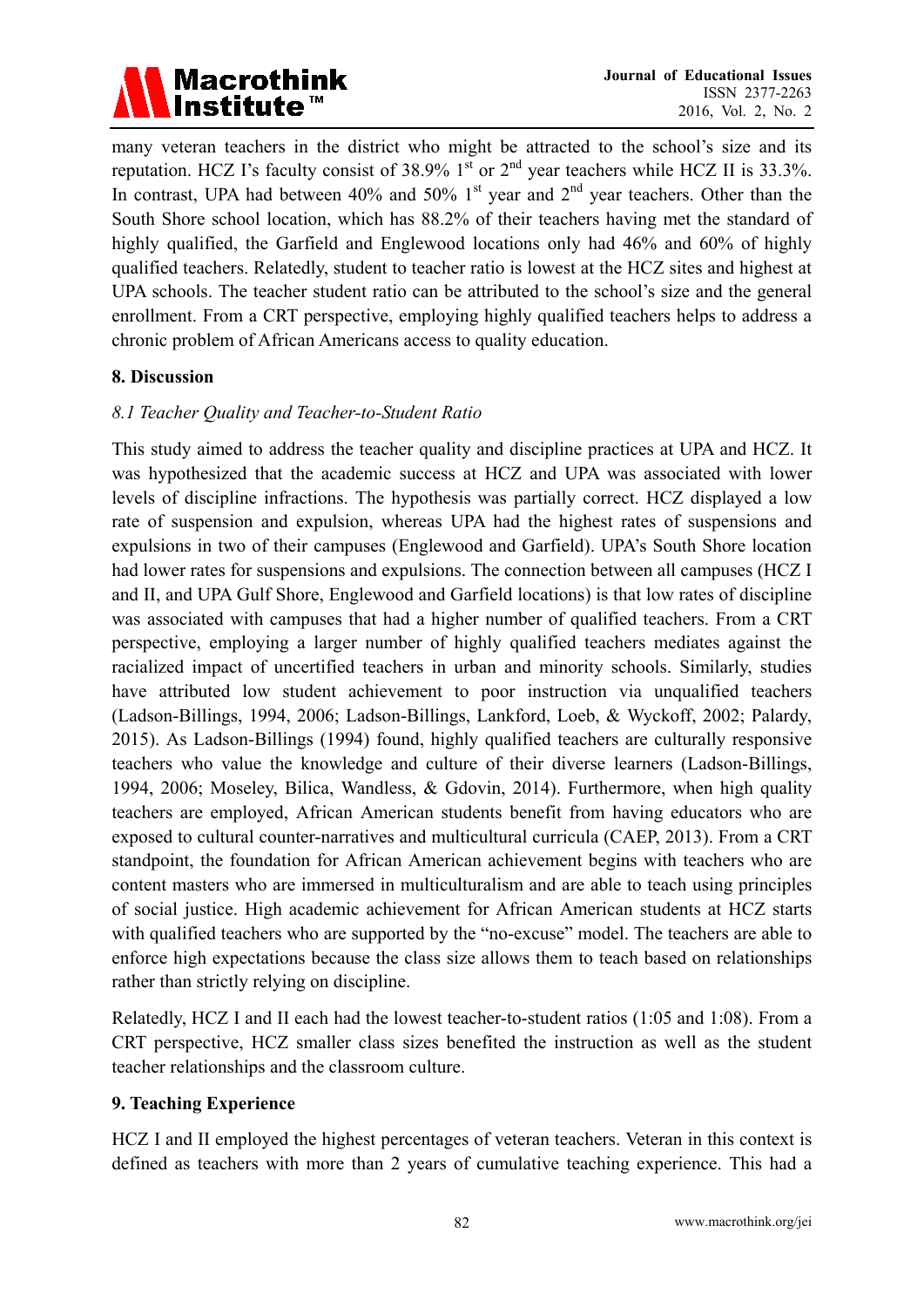

positive impact on student achievement and student discipline. While both schools are high achieving by public school standards, HCZ classroom size and teacher quality gives it an extra advantage. In the case of UPA, between the Englewood and Garfield locations, 40% to 50% of the teachers are either  $1<sup>st</sup>$  or  $2<sup>nd</sup>$  year teachers. Garfield in particular, has more teacher turnovers and more new teachers. Perhaps the school leadership in this school is not as strong as the other schools. The opportunity for students at these locations to be placed in a classroom with a veteran teacher is basically a coin flip. HCZ's percentage of  $1<sup>st</sup>$  and  $2<sup>nd</sup>$  year teachers indicate that their locations are doing better at retaining veteran teachers. The relationships developed by veteran teachers are potentially having a positive impact on the number of suspensions and expulsions at HCZ I and HCZ II. Less experienced teachers often rely on discipline rather than nurturing a culture of support and developing meaningful relationships to maintain order (Moseley et al., 2014; Wubbels et al., 2006). The development of meaningful relationships connects with the CRT tenet of incorporating the experiential knowledge of underserved populations. By relinquishing part of their power, teachers empower students to be active participants in teaching and learning. If UPA continues to maintain a high percentage of new teachers, their discipline numbers may continue to grow. This issue can be addressed through providing in-school professional development training opportunities for teachers.

#### **10. Conclusion and Implications**

This research sought to ascertain if two charter schools (HCZ and UPA), which have high student achievement among traditionally underserved students, had similar success at achieving lower levels of suspensions and expulsions from school. The findings indicate that the campuses with the highest numbers of new teachers had highest levels of discipline infractions.

As indicated, engagement with students requires time and intent by teachers to create and build relationships (Wubbels et al., 2006). Also, an underlying factor is the gender effect of UPA being all male schools. African American males often experience more challenging classroom dynamics in schools. Notwithstanding, both schools (HCZ and UPA) display high levels of success in educating African American students. Both schools have more than 90% graduation and college acceptance rates. These are gains that public schools have never achieved.

An argument could be made that because of the gender differences in enrollment between HCZ and UPA, that high quality instruction can only make an impact on discipline in mixed gender schools. However, the UPA Gulf Shore location disproves this proposed argument, as their all-male campus registered a lower number of discipline infractions and employed a higher number of qualified teachers. In the future, to improve on the study of high achieving schools and their connection to discipline, a comparative analysis is required of charter schools within the same region or district as these two successful schools. A limitation to this study is the lack of more recent obtainable discipline data for charter schools in the U.S. Also, national trend data on charter schools is needed to make national comparisons. Additionally, students' voice is important, but it was beyond the scope of this study. Since charter school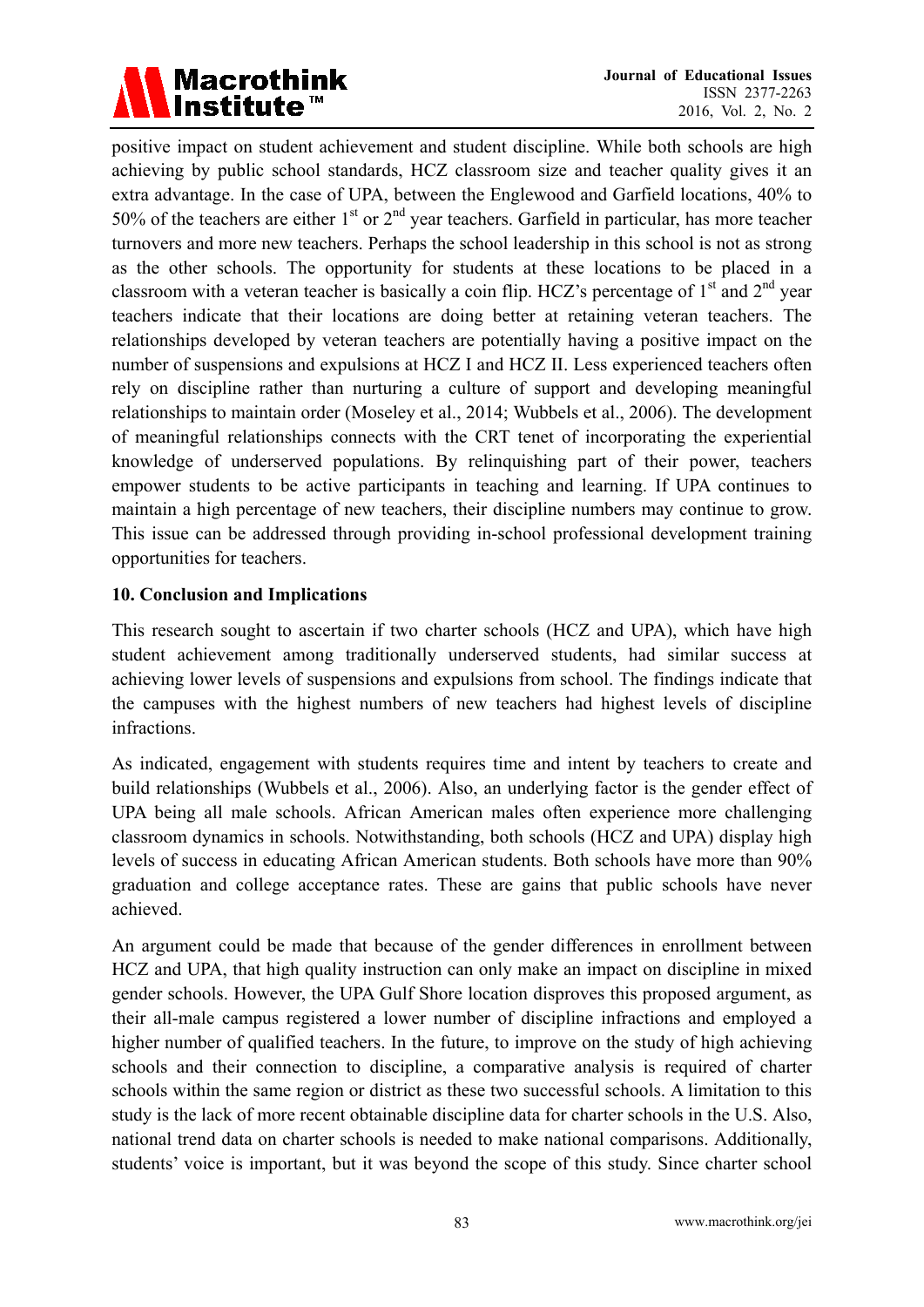

attendance is voluntary and space is generally limited, most students see high performing charter schools as a coveted alternative. Again, 90% or more of the students in this study matriculate to a college or university. Nevertheless, charter schools are governed by flexible reporting standards, and as such, they are not required by state or federal law to grant public access to their discipline data. Future research on variables that contribute to low discipline rates at charter schools require state and federal policy changes on data reporting.

The issue of external validity also presents a challenge for a study of this small size, as what works in a few high performing schools may not transfer as well to other schools. However, the fact that these schools have achieved a 90% or higher graduation and college acceptance rate is an achievement that public schools have not attained. As such, these schools are worth investigating. For the urban education landscape, the analysis of this data may present implications for the broader public school system. To effectively improve on the academic achievement of African American students, school administrators must make the hiring of high quality teachers who fit their school culture, the highest prior. Unqualified teachers not only inhibit learning opportunities for students of color, but from a CRT perspective, these hiring decisions serve to continue systemic biases in school discipline. Thus, administrators must provide more professional development opportunities for in-service teachers (current teachers in the classroom) to help support them and teach additional classroom skills. Also, new teachers must also be paired with veteran teachers to form systems of support. Secondly, schools must invest in creating smaller, more intimate learning communities for African American students. This provides greater opportunities for learning. Finally, it should be noted that although historically charter schools have provide mixed results, high performing schools like HCZ and UPA should be studied, as their success rates have broad implications for public schools that struggle to serve minority students. Key recommendations are as follows:

 $\triangleright$  Strategic hiring of experienced, highly qualified teachers; creating professional development opportunities for in-service teachers; and peering new and veteran teachers;

 $\triangleright$  Increase funding or reallocate current funding to increase the number of teachers, lower the number of overcrowded classrooms, and increasing teacher pay;

 $\triangleright$  Increase the number of studies on high performing minority schools. These schools have great implications for public schools that struggle to educate urban students.

For future studies, research should more deeply explore the practices of high performing urban schools as strategies for underperforming urban public schools. These practices could create mediating processes for low performing public schools across the nation.

# **References**

Acquah, E. O., & Commins, N. L. (2013). Pre-service teachers' beliefs and knowledge about multiculturalism. *European Journal of Teacher Education, 36*(4), 445-463. http://dx.doi.org/ 10.1080/02619768.2013.787593

Allen, Q., & White-Smith, K. A. (2014). "Just as bad as prisons": The challenge of dismantling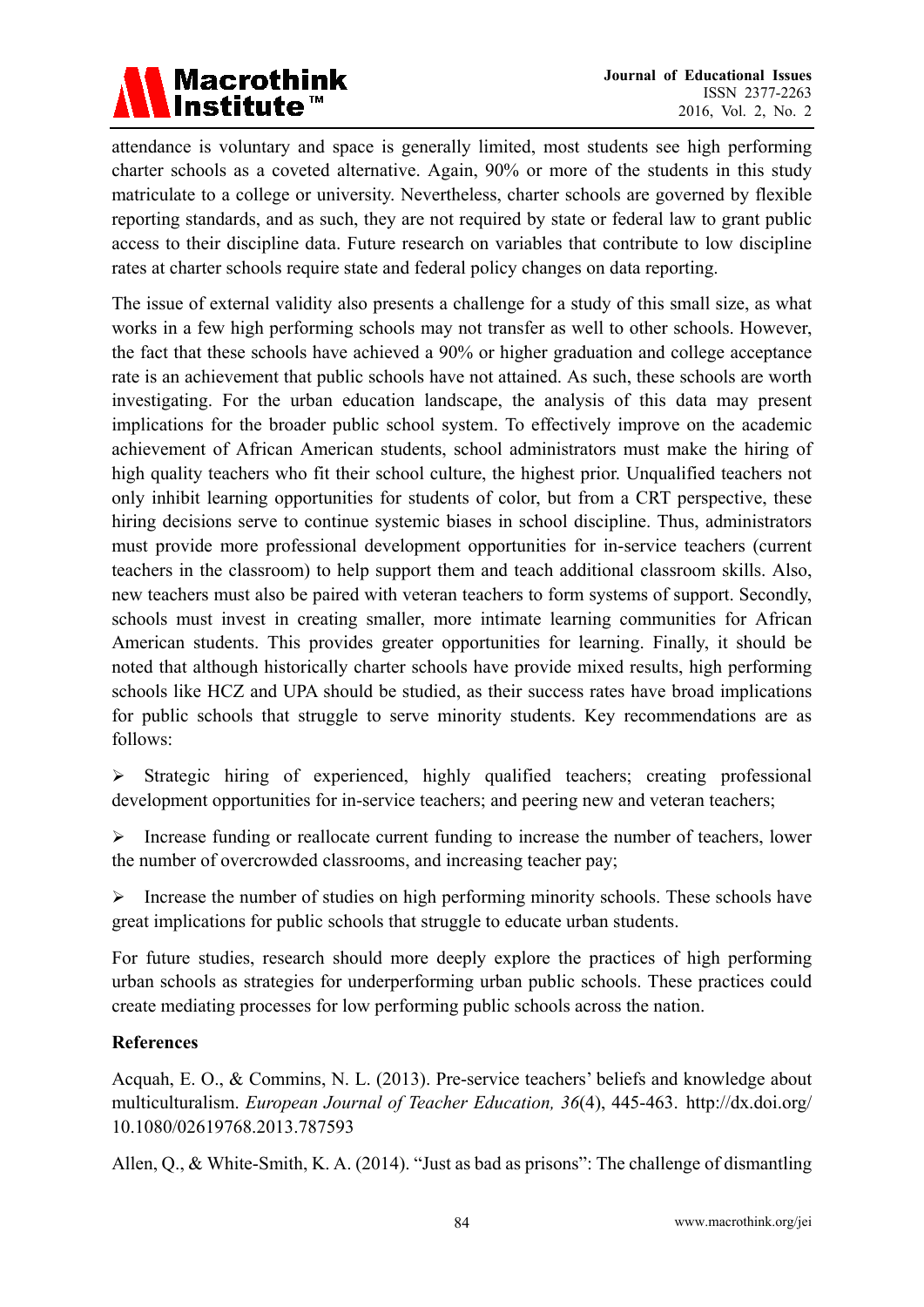

the school-to-prison pipeline through teacher and community education. *Equity* & *Education, 47*(4), 445-460. http://dx.doi.org/10.1080/10665684.2014.958961

Armor, D. J. (1992). What is black educational achievement rising? *Public Interest, 108*, 65-80.

Banks, J. A., & Banks, C. A. M. (Eds.). (2001). *Multicultural education: Issues & perspectives*. New York: John Wiley.

Bell, D. (1992). *Faces at the bottom of the well*. New York: Basic Books.

Bohrnstedt, G., Kitmitto, S., Ogut, B., Sherman, D., & Chan, D. (2015). *School composition and the Black-White Achievement Gap*. Washington, D.C.: National Center for Educational Statistics.

Buras, K. L. (2013). New Orleans education reform: A guide for cities or a warning for communities? (Grassroots lessons learned, 2005-2012). *Berkeley Review of Education, 4*(1), 123-160.

Campbell-Whatley, G. D., & Comer, J. (2000). Self concept and African American student achievement: Related issues of ethics, power and privilege. *Teacher Education and Special Education, 23*(1), 19-31. http://dx.doi.org/10.1177/088840640002300105

Center for Research on Education Outcomes (CREDO). (2013). *Charter school performance in New York City*. Stanford, CA: Stanford University.

Center for Research on Educational Outcomes (CREDO). (2015). *Urban charter school study: Report on 41 regions.* Stanford, CA: Stanford University.

Chapman, T. K., & Donnor, J. K. (2015). Critical Race Theory and the proliferation of U.S. charter schools. *Equity & Excellence in Education, 48*(1), 137-157. http://dx.doi.org/10.1080/ 10665684.2015.991670

Civil Rights Project. (2000). *Opportunities suspended: The devastating consequences of zero tolerance and school discipline*. Boston, MA: Harvard University.

Council for the Accreditation of Educator Preparation. (2013). *CAEP accreditation standards*. Washington, D.C.

Darling-Hammond, L. (2015). Want to close the achievement gap? Close the teaching gap. *American Educator, 38*(4), 14-18.

deMarrais, K. B., & LeCompte, M. D. (Eds.). (1998). *The way schools work: A sociological analysis of education*. White Plains, N.Y: Longman.

Dobbie, F., & Fryer, R. G. (2013). Getting beneath the veil of effective schools: Evidence from New York City. *American Economic Journal: Applied Economics, 5*(4), 28-60. http://dx.doi.org/10.1257/app.5.4.28

Finley, T. (April 28, 2016). 100 percent of seniors at Chicago school admitted to college for  $7<sup>th</sup>$ year in a row. *Huffington Post.* Retrieved from http://www.huffingtonpost.com/entry/100 percent-of-seniors-at-chicago-school-admitted-to-college-for-7th-year-in-a-row\_us\_5722273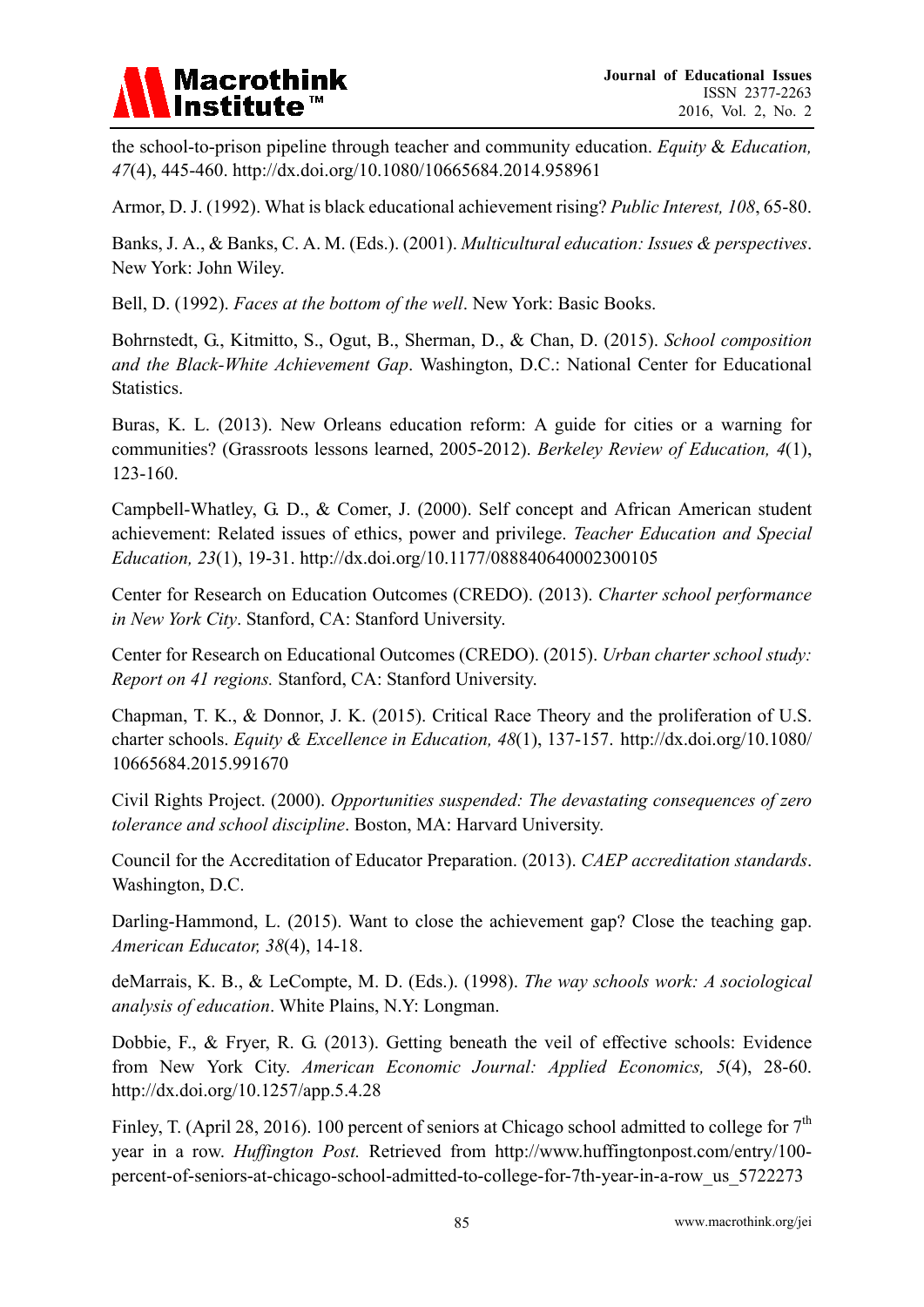

ee4b0b49df6aa5aaa

Ford, D. Y., & King, R. A. (2014). Blacked out: Racial and gender segregations in gifted education 60 years after Brown vs. Board of Education. *Multiple Voices for Ethnically Diverse Exceptional Learners, 14*(2), 3-11.

Fusarelli, L. D. (2002). Charter schools: Implications for teachers and administrators. *Clearing House, 76*(1), 20-24. http://dx.doi.org/10.1080/00098650209604941

Golann, J. W. (2015). The paradox of success at a non-excuses school. *Sociology of Education, 88*(2), 103-119. http://dx.doi.org/10.1177/0038040714567866

Gregory, J. F. (1995). The crime of punishment: Racial and gender disparities in the use of corporal punishment in the U.S. public schools. *Journal of Negro Education, 64*, 454-462. http://dx.doi.org/10.2307/2967267

Hardaway, C. R., & McLoyd, V. C. (2009). Escaping poverty and securing middle class status: How race and socioeconomic status shape mobility prospects for African Americans during the transition to adulthood. *Journal of Youth Adolescence, 38*, 242-256. http://dx.doi.org/10.1007/ s10964-008-9354-z

Harlow, C. W. (2003). *Education and correctional populations*. Bureau of Justice special report. Washington, DC.

Herzik, L. (2015). A better IDEA: Implementing a nationwide definition for significant disproportionality to combat overrepresentation of minority students in special education. *San Diego Law Review, 52*(4), 951-966.

Hill, P. T., & Lake, R. J. (2010). The charter school catch-22. *Journal of School of Choice, 4*, 232-235. http://dx.doi.org/10.1080/15582159.2010.483925

Hoxby, C., Murarka, S., & Kang, J. (2009). *How New York City's charter schools affect achievement*. Cambridge, MA: New York City Charter Schools Evaluation Project. http://dx.doi.org/10.3386/w14852

Illinois Report Card. (2015). *City of Chicago SD 299.* Retrieved from https://illinoisreportcard. com/District.aspx?DistrictID=15016299025

King, T. (2011). Commentary: Swords, shields, and the fight for our children: Lessons from Urban Prep. *Journal of Negro Education, 80*(3), 191-192.

Kupchik, A. (2012). *Homeroom security: School discipline in an age of fear*. New York, NY: New York University Press.

Lack, B. (2009). No excuses: A critique of the Knowledge is Power Program (KIPP) within charter schools in the USA. *Journal for Critical Education Policy Studies, 7*(2), 126-153.

Ladson-Billings, G. (1994). *The dreamkeepers: Successful teachers of African American children*. San Francisco, CA: Jossey-Bass.

Ladson-Billings, G. (2005). The evolving role of Critical Race Theory in educational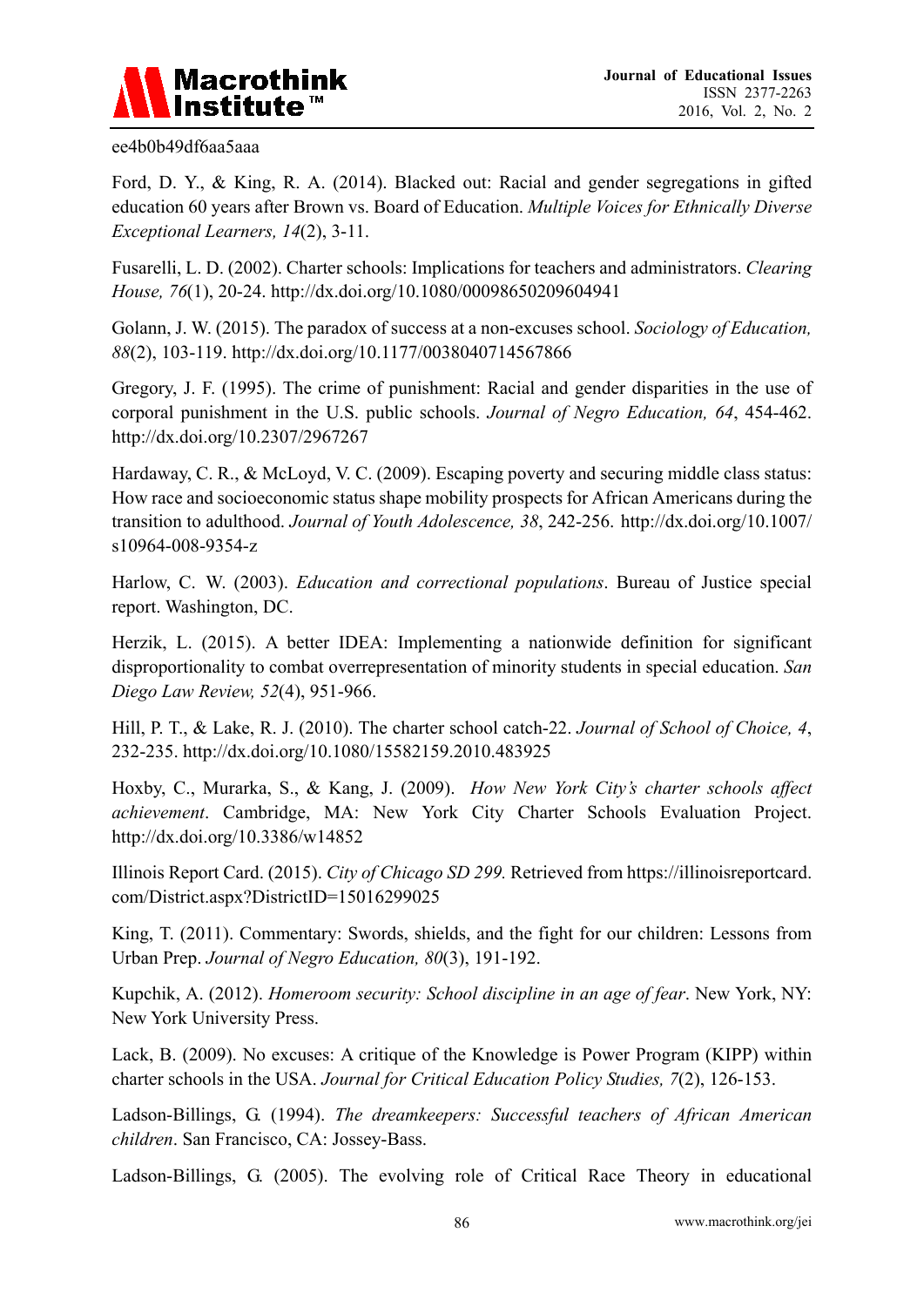

scholarship. *Race Ethnicity and Education, 8*, 115-119. http://dx.doi.org/10.1080/136133205 2000341024

Ladson-Billings, G. (2006). It's not the culture of poverty, it's the poverty of culture: The problem with teacher education. *Anthropology and Education Quarterly, 37*(2), 104-109. http://dx.doi.org/10.1525/aeq.2006.37.2.104

Ladson-Billings, G., & Tate, W. F. (1995). Toward a Critical Race Theory of education. *Teachers College Record, 97*(1), 47-67.

Lake, R., Bowen, M., Demeritt, A., McCullough, M., Haimson, J., & Gill, B. (2012). *Learning from charter school management organizations: Strategies for student behavior and teacher coaching*. Center on Reinventing Education and Mathematica Policy Research.

Lankford, H., Loeb, S., & Wyckoff, J. (2002). Teacher sorting and the plight of urban schools: A descriptive analysis. *Educational Evaluation and Policy Analysis, 24*(1), 38-62. http://dx.doi.org/10.3102/01623737024001037

Lesdesma, M. C., & Calderon, D. (2015). Critical Race theory in education: A review of past literature and a look to the future. *Qualitative Inquiry, 21*(3), 206-222. http://dx.doi.org/ 10.1177/1077800414557825

Losen, D. J. (2011). *Discipline policies, successful schools and racial justice*. Boulder, CO: National Education Policy Center.

Mendez, L. R., & Knoff, H. M. (2003). Who gets suspended from school and why: A demographic analysis of schools and disciplinary infractions in a large school district. *Education and Treatment of Children, 26*, 30-51.

Miller, P. M., Gibson, J. D., Balslev, G. M., & Scanlan, M. (2012). Looking beyond Harlem: International insight for area-based initiatives. *Middle School Journal, 44*(1), 16-24. http://dx.doi.org/10.1080/00940771.2012.11461835

Moseley, C., Bilica, K., Wandless, A., & Gdovin, R. (2014). Exploring the relationships between teaching efficacy and cultural efficacy of novice science teachers in high-needs schools. *Schools Science and Mathematics, 114*(7), 315-325. http://dx.doi.org/10.1111/ ssm.12087

National Alliance for Public Charter Schools. (2011). *Estimated number of public charter schools and students, dashboard data from 2011-2012*. Washington, DC: Author. Retrieved from http://www.publiccharters.org/publication/?catid=53

National Alliance for Public Charter Schools. (2013). *What are Public Charter Schools?*  Retrieved May 29, 2013, from http://www.publiccharters.org/About-CharterSchools/Whatare-Charter-Schools003F.aspx

National Center for Educational Statistics. (2015). *The conditions of education report*. Washington, D.C.: U.S. Department of Education.

New York Department of Education. (2016). *Report card*. Retrieved from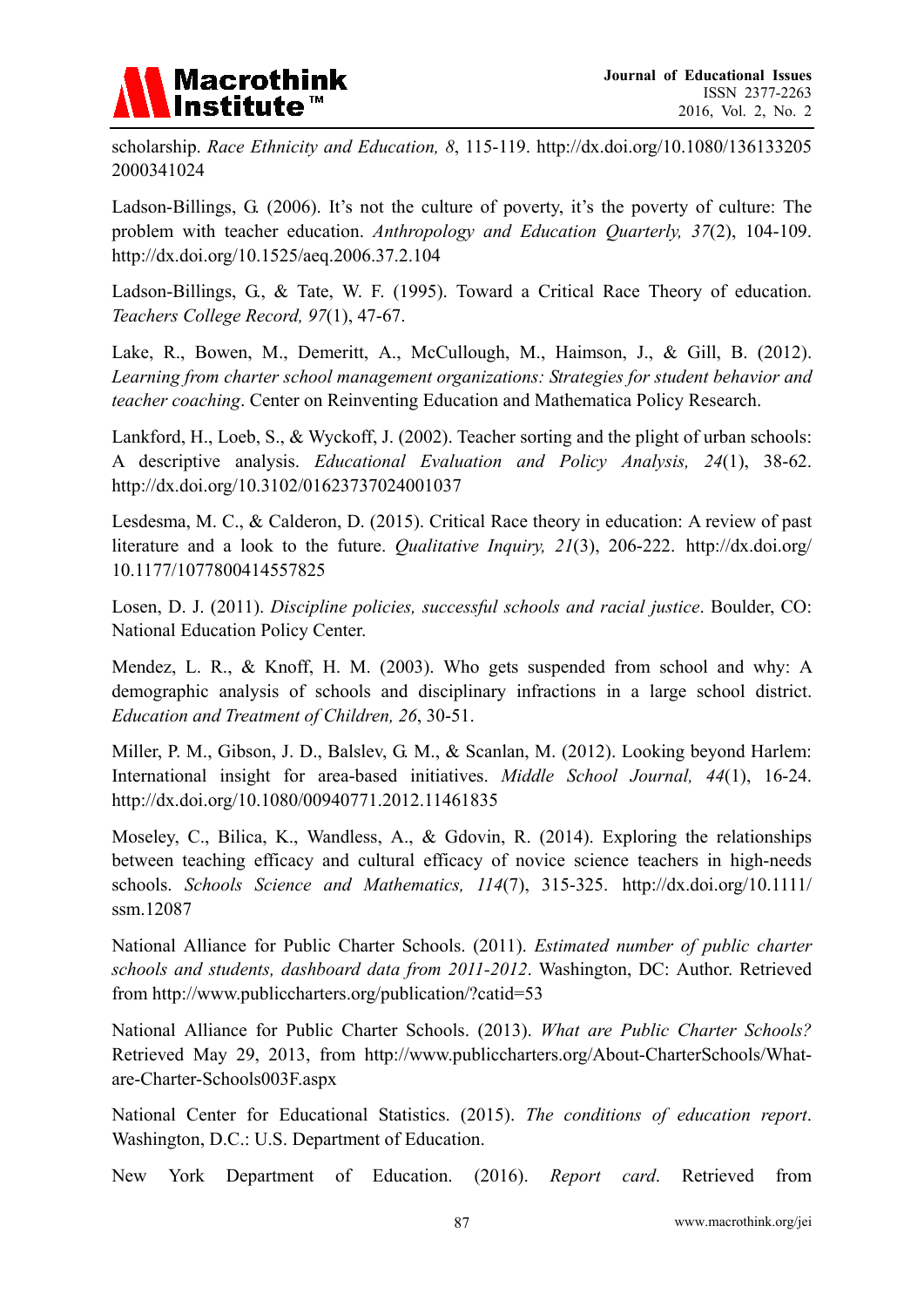

http://schools.nyc.gov/Accountability/tools/report/FindASchoolQualityReport/default.hm

No Child Left Behind (NCLB) (2002). *Act of 2001, Pub. L. No. 107-110, § 115, Stat. 1424*.

Office of Civil Rights. (2014). *Data Snapshot: School Discipline, 2011-2012.* Washington, D.C.: Office of Civil Rights. Retrieved from http://ocrdata.ed.gov

Office of Civil Rights. (2016). *Civil Rights Data Collection Data Snapshot: School Discipline, 2013-2014.* Retrieved from http://ocrdata.ed.gov

Orfield, G., & Frankenberg, E. (2012). *Educational delusions? Why choice can deepen inequality and how to make schools fair*. Berkeley, CA: University of California Press.

Palardy, G. (2015). Classroom-based inequalities and achievement gaps in first grade: The role of classroom context and access to qualified and effective teachers. *Teachers College Record, 117*(2), 1-48.

Pane, D. M., & Rocco, T. S. (2014). *Transforming the school-to-prison pipeline: Lessons from the classroom*. Boston, MA: Sense Publishers. http://dx.doi.org/10.1007/978-94-6209-449-9

Payne, C., & Knowles, T. (2009). Promise and peril: Charter schools, urban school reform, and the Obama Administration. *Harvard Educational Review, 79*(2), 227-239. http://dx.doi.org/ 10.17763/haer.79.2.t5652153x1612h47

Perez Huber, L. (2011). Discourse of racist nativism in California public education: English dominance as racist nativist microaggressions. *Educational Studies, 47*, 379-401. http://dx.doi.org/10.1080/00131946.2011.589301

Raible, J., & Irizarry, J. G. (2010). Redirecting the teacher's gaze: Teacher education, youth surveillance and the school-to-prison pipeline. *Teacher and Teacher Education, 26*(5), 1196-1203. http://dx.doi.org/10.1016/j.tate.2010.02.006

Ravitch, D. (2011). *Waiting for a school miracle*. New York, NY: The New York Times (op-ed).

Schultz, L. M. (2014). Inequitable dispersion: Mapping the distribution of highly qualified teachers in St. Louis Metropolitan elementary schools. *Education Policy Analysis Archives, 22*(90), 1-21.

Scott, J. (2015). Foundations and the development of the U.S. charter school policy-planning network: Implications for democratic schooling and civil rights. *National Society for the Study of Education, 114*(2), 131-147.

Silverman, R. M. (2013). Making waves or treading water? An analysis of charter schools in New York state. *Urban Education, 48*(2), 257-288. http://dx.doi.org/10.1177/00420859124 49840

Silvernail, D. L., & Johnson, A. F. (2014). *The impacts of public charter schools on students and traditional public schools: What does the empircial evidence tell us?* Center for Education Policy, Applied Research and Evaluation.